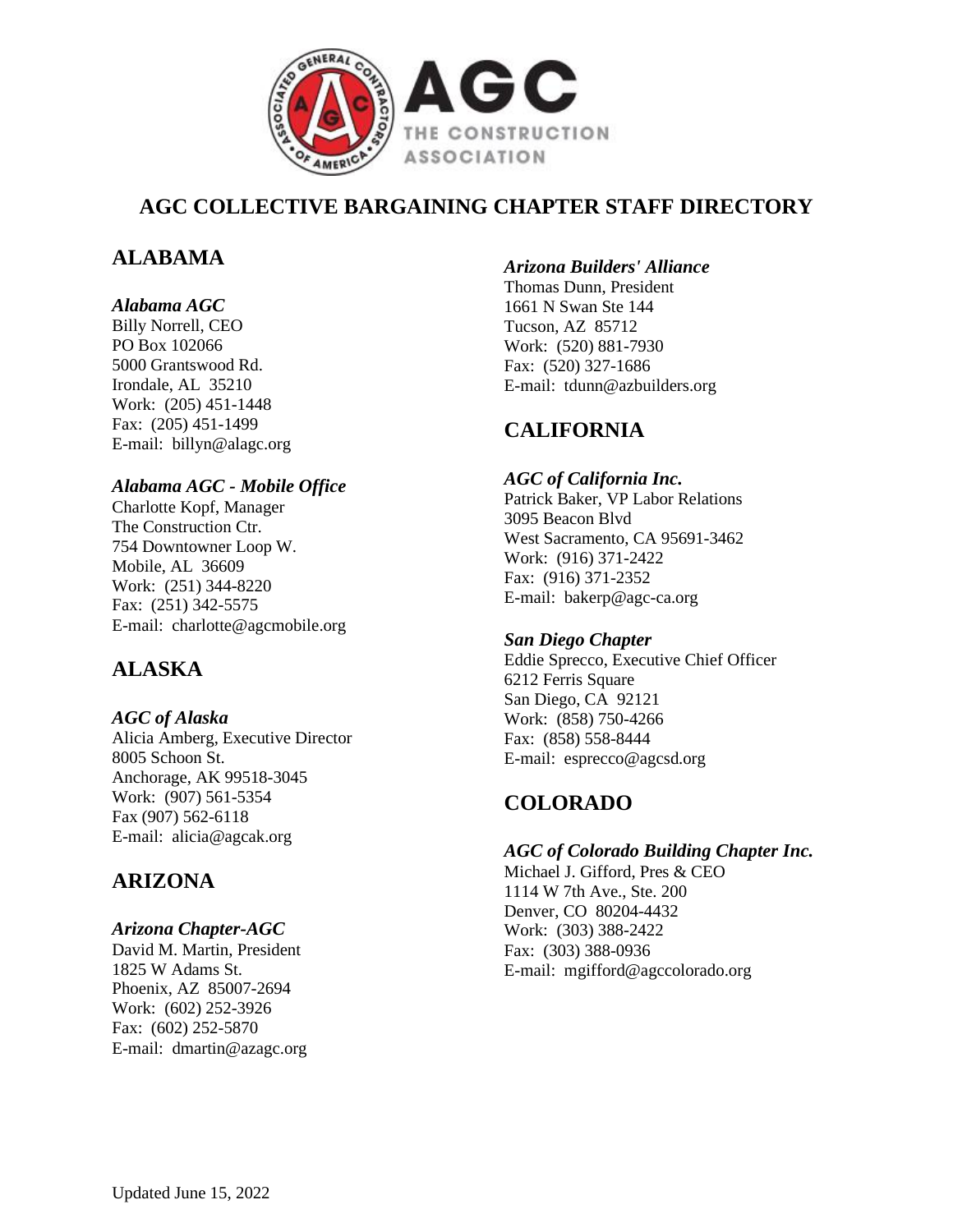## **CONNECTICUT**

### *AGC of Connecticut Inc.*

John W. Butts, Executive Director 912 Silas Deane Hwy., Ste. 112 Wethersfield, CT 06109 Work: (860) 529-6855 Fax: (860) 563-0616 E-mail: jbutts@ctconstruction.org

## **DELAWARE**

### *Delaware Contractors Association Inc.*

Bryon Short, Executive Vice President 527 Stanton-Christiana Rd Newark, DE 19713 Work: (302) 994-7442 Fax: (302) 994-8185 E-mail: bshort@e-dca.org

## **DISTRICT OF COLUMBIA**

### *AGC of Metropolitan Washington DC*

Cherie Pleasant, CEO 3033 Wilson Blvd., Ste. 700 Arlington, VA 22201 Work: (202) 530-1188 Fax: (703) 243-2221 E-mail: pleasant@agcofdc.org

## **GEORGIA**

#### *AGC Georgia*

Michael T. Dunham, CEO 1940 The Exchange, Ste. 100 Atlanta, GA 30339 Work: (678) 298-4120 Fax: (678) 298-4121 E-mail: dunham@agcga.org

## **HAWAII**

#### *General Contractors Association of Hawaii*

Gladys Hagemann, Deputy Director 1065 Ahua St. Honolulu, HI 96819-4493 Work: (808) 833-1681 Fax: (808) 839-4167 E-mail: gladys@gcahawaii.org

## **ILLINOIS**

### *Chicagoland AGC*

Mike Hampson, Executive Secretary One Oakbrook Terrace, Suite 210 Chicago, IL 60181 Work: (773) 444-0465 Fax: (773) 465-0469 E-mail: mhampson@chicagolandagc.org

### *Northern Illinois Building Contractors Association*

David Anspaugh, Executive Director 1111 S. Alpine Rd., Ste. 202 Rockford, IL 61108-3904 Work: (815) 229-5636 Fax: (815) 226-4856 E-mail: david@nibca.net

### *AGC of Illinois*

Frank E. Kazenske, Director Labor Relations 3219 Executive Dr. Springfield, IL 62703 Work: (217) 789-2650 Fax: (217) 789-1948 E-mail: fkazenske@agcil.org

#### *Southern Illinois Builders Association*

Donna Richter, CEO 1468 Green Mount Rd. PO Box 1390 O'Fallon, IL 62269 Work: (618) 624-9055 Fax: (618) 624-9065 E-mail: ceo@siba-agc.org

### *Central Illinois Builders of AGC*

Roger Huebner, Director of Labor Relations 300 W. Edwards, Ste. 300 Springfield, IL 62704 Work: (217) 744-2100 Fax: (217) 744-2104 E-mail: rhuebner@cibagc.org

Updated June 15, 2022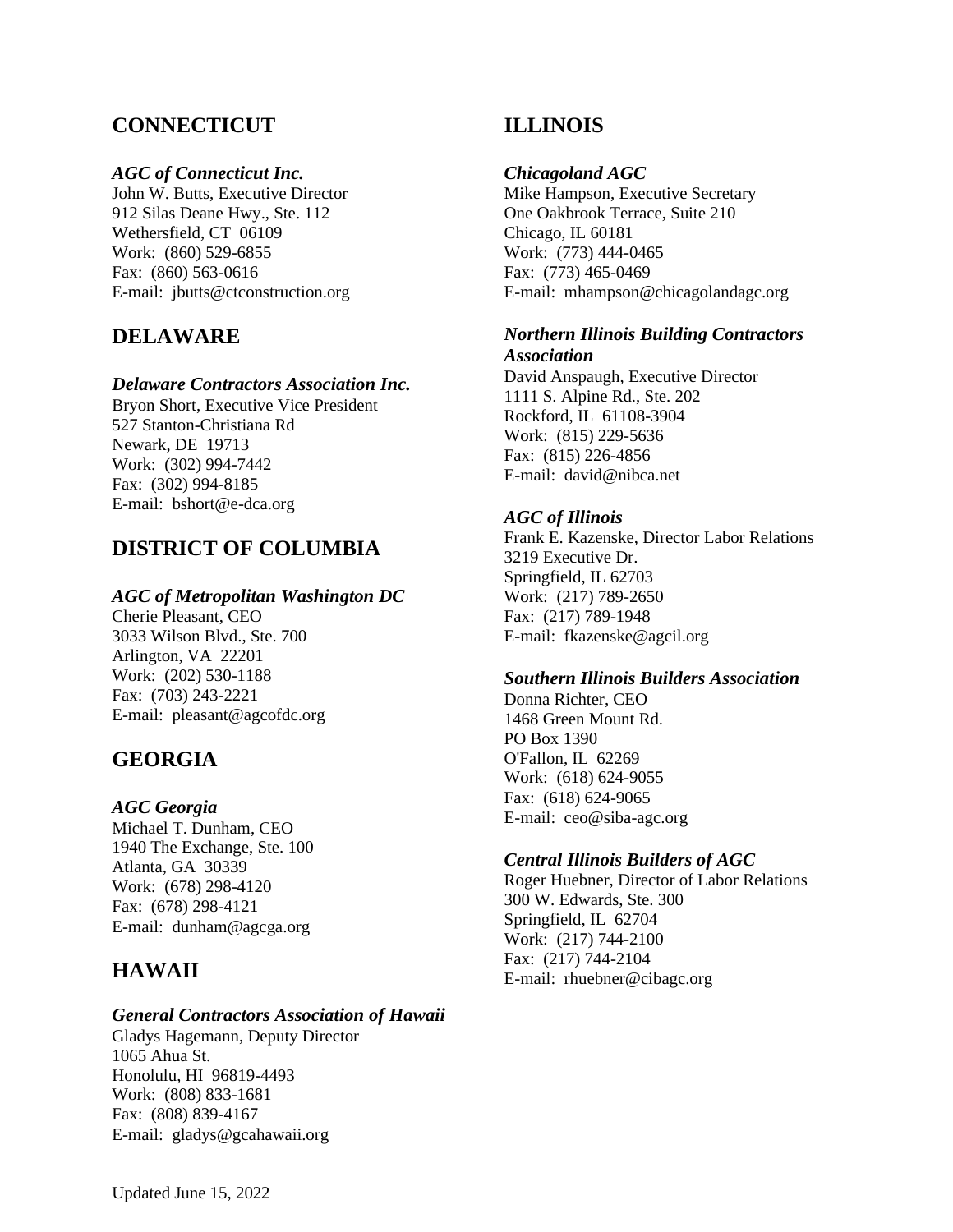## **INDIANA**

#### *Indiana Constructors, Inc.*

George Sheraw, Director Labor Relations One N Capitol Ave., Ste. 1000 Indianapolis, IN 46204-2026 Work: (317) 634-7547 Fax: (317) 472-6767 E-mail: gsheraw@inconstruction.org

#### *AGC of Indiana*

Michelle Boyd, President 1828 N Meridian St., Ste. 121 Indianapolis, IN 46202 Work: (317) 981-7833 E-mail: michelle.boyd@agcindiana.com

## **IOWA**

#### *AGC of Iowa*

Ricke W. Welden, Director of Field Services 701 E Court Ave., Ste. B PO Box 757 Des Moines, IA 50303 Work: (515) 283-2424 Fax: (515) 244-6289 E-mail: rwelden@agcia.org

#### *Master Builders of Iowa*

Chad Kleppe, President/CEO 221 Park St., PO Box 695 Des Moines, IA 50306 Work: (515) 288-8904 Fax: (515) 288-2617 E-mail: ckleppe@mbionline.com

Leon Shearer, Labor Counsel 221 Park St., PO Box 695 Des Moines, IA 50306-0695 Work: (515) 223-6602 Fax: (515) 223-4537 E-mail: le5743@aol.com

#### *AGC of Quad Cities*

Steven Tondi, President/CEO 520 24th St. Rock Island, IL 61201 Work: (309) 788-7406 Fax: (309) 794-0568 E-mail: tondi@agcqc.org

## **KANSAS**

#### *AGC of Kansas Inc.*

Mike Gibson, Executive Director 200 SW 33rd Topeka, KS 66611-2207 Work: (785) 266-4015 Fax: (785) 266-2561 E-mail: mgibson@agcks.org

## **KENTUCKY**

#### *AGC of Western Kentucky*

Chris Nelson, Executive Vice President 2201 McCracken Blvd. Paducah, KY 42001 Work: (270) 744-6261 Fax: (270) 744-9522 E-mail: cnelson@agcwky.org

## **MARYLAND**

#### *Maryland AGC*

Sue Battey, President & CEO 1301 York Rd., Ste. 202 Lutherville, MD 21093-6005 Work: (410) 321-7870 Fax: (410) 339-5273 E-mail: sue@marylandagc.org

## **MASSACHUSETTS**

#### *AGC of Massachusetts Inc.*

John Ferrante, CEO 888 Worcester St., Ste. 40 Wellesley, MA 02482-3741 Work: (781) 786-8913 Fax: (781) 235-6020 E-mail: ferrante@agcmass.org

## **MICHIGAN**

#### *AGC of Michigan*

Scott Pantaleo, Director, Labor Relations Division 2323 N. Larch St. Lansing, MI 48909 Work: (517) 371-1550 Fax: (517) 371-1131 E-mail: spantaleo@agcmichigan.org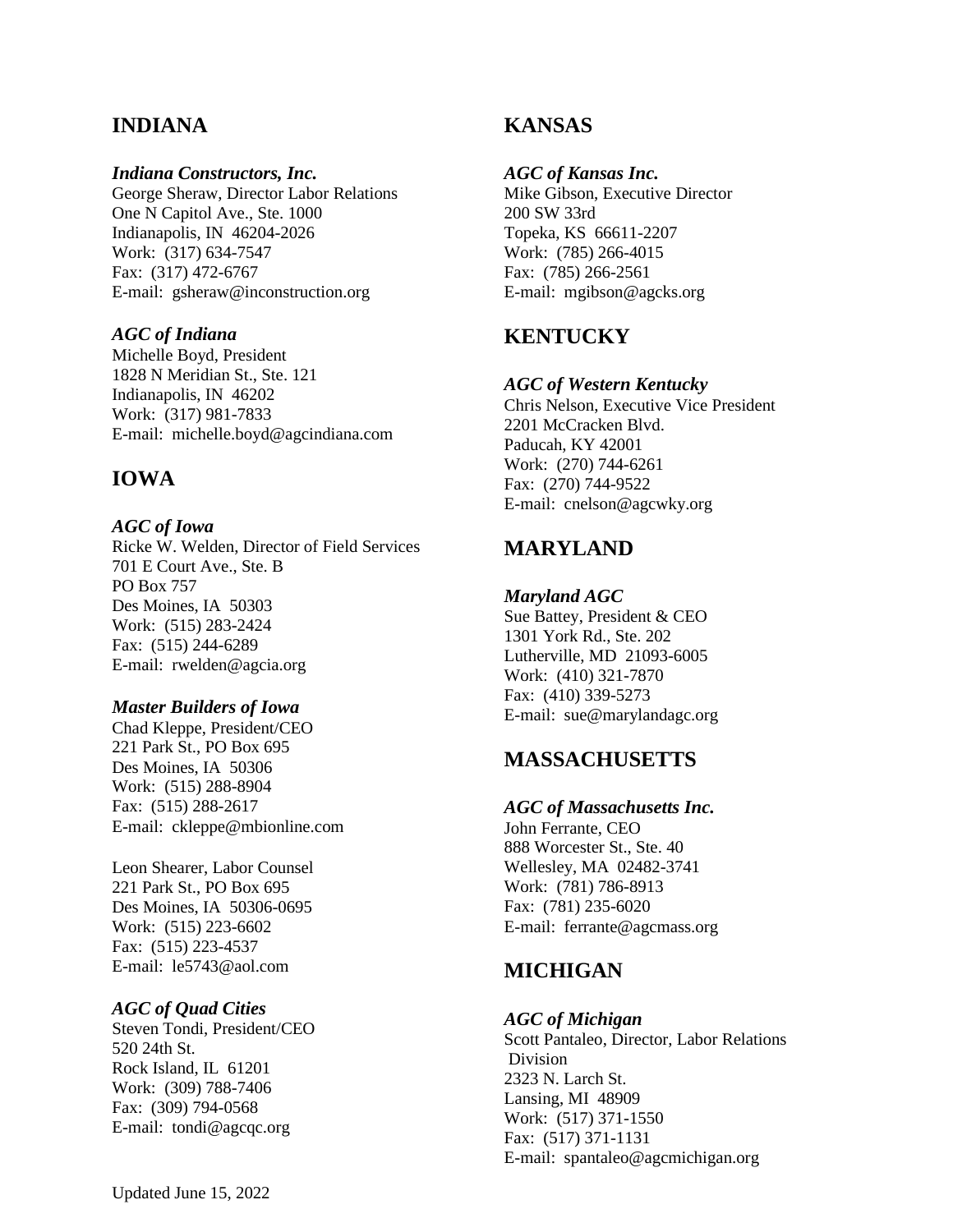## **MINNESOTA**

#### *AGC of Minnesota*

Mike Schechter, General Counsel & Dir. Labor Relations Capitol Office Bldg. 525 Park St Ste 110 St Paul, MN 55103-2186 Work: (651) 796-2189 Fax: (651) 632-8928 E-mail: mschechter@agcmn.org

### **MISSOURI**

#### *Kansas City Chapter*

Greg Davey, Labor Relations Diretor 720 Oak St. Kansas City, MO 64106 Work: (816) 595-4102 Fax: (847) 531-0622 E-mail: gdavey@buildersassociation.com

Don Greenwell, President 720 Oak St. Kansas City, MO 64106 Work: (816) 531-4741 Fax: (816) 531-2971 E-mail: dgreenwell@buildersassociation.com

#### *Central Division*

Becky Mitchell, Manager 3632 W. Truman Blvd. Jefferson City, MO 65109 Work: (573) 893-3307 Fax: (573) 893-6176 E-mail: bmitchell@buildersassociation.com

#### *AGC of Missouri*

Leonard P. Toenjes, President 6330 Knox Industrial Dr., Ste. 200 St. Louis, MO 63139 Work: (314) 781-2356 Fax: (314) 781-2874 E-mail: ltoenjes@agcmo.org

Anthony Lancia, Vice President of Industry Relations 6330 Knox Industrial Dr., Ste. 200 St. Louis, MO 63139-3025 Work: (314) 480-3174 Fax: (314) 781-2874 E-mail: alancia@agcmo.org

#### *Heavy Constructors Assn Greater Kansas City Area*

Bridgette Williams, Executive Director Town Pavilion 1100 Walnut St., Ste. 2950 Kansas City, MO 64106 Work: (816) 753-6443 Fax: (816) 753-1239 E-mail: bwilliams@heavyconstructors.org

## **NEBRASKA**

#### *Nebraska Building Chapter-AGC*

Jean M. Petsch, Director of Advocacy & Industry Affairs 301 S. 13<sup>th</sup>, Ste. 200 Lincoln, NE 68508 Work: (402) 438-0400 Fax: (402) 438-0066 E-mail: jdpetsch@windstream.net

## **NEVADA**

#### *Nevada Chapter AGC*

Criag Madole, CEO 5400 Mill St. Reno, NV 89510-7578 Work: (775) 329-6116 Fax: (775) 329-6575 E-mail: craigm@nevadaagc.org

#### *Nevada Contractors Association*

Patrick Velasquez, Director of Labor Relations 150 N. Durango Dr., #100 Las Vegas, NV 89145 Work: (702) 796-9986 Fax: (702) 796-1629 E-mail: Patrick@nvcontractors.org

### **NEW JERSEY**

#### *Associated Construction Contractors of*

*New Jersey* Jack Kocsis, CEO Raritan Center, Plaza II 91 Fieldcrest Ave., Ste. A-19 Edison, NJ 08837-3627 Work: (732) 225-2265 Fax: (732) 225-3105 E-mail: jkocsis@accnj.org

Updated June 15, 2022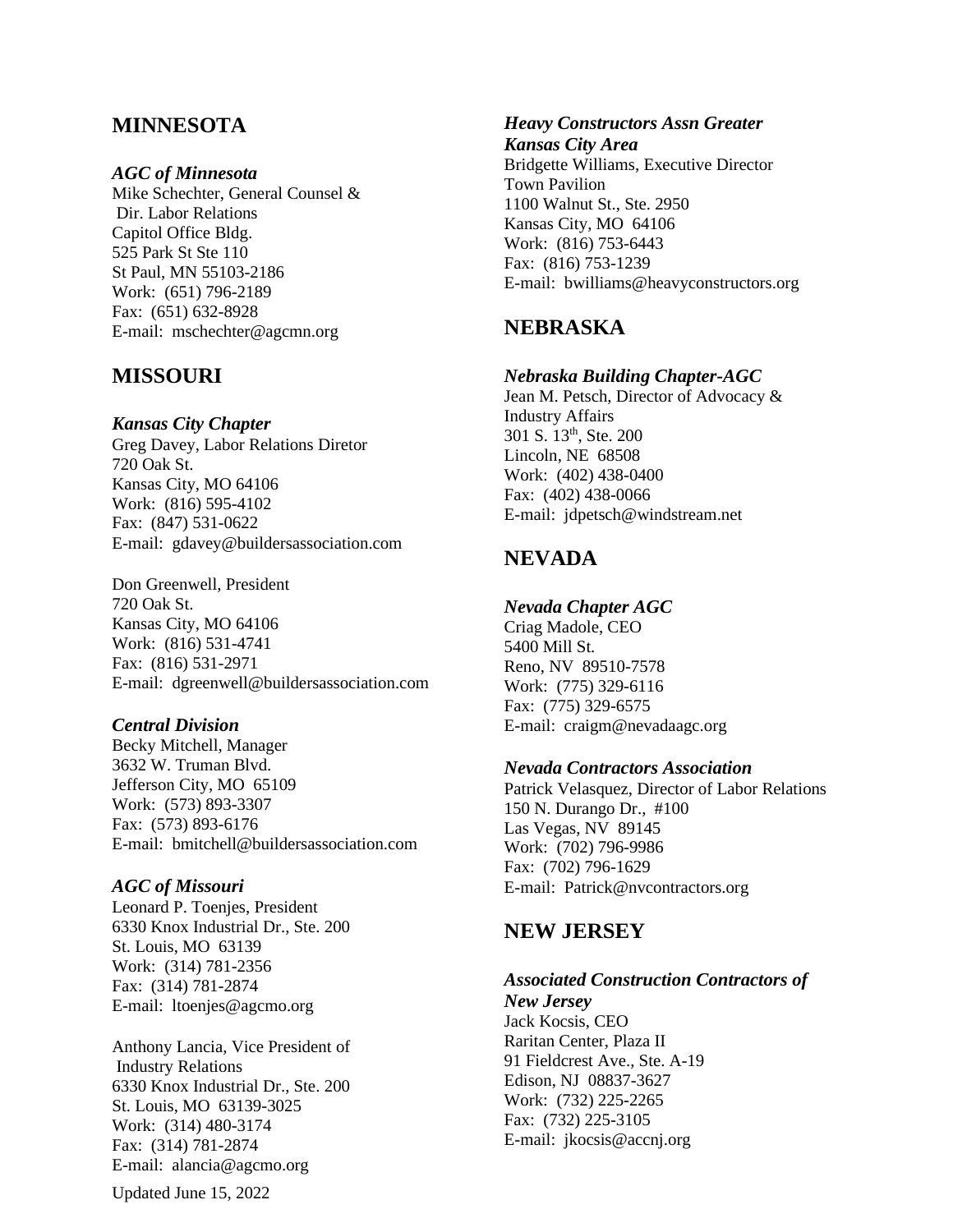Darlene Regina, COO Raritan Center, Plaza II 91 Fieldcrest Ave. , Ste. A-19 Edison, NJ 08837-3627 Work: (732) 225-2265 Fax: (732) 225-3105 E-mail: dregina@accnj.org

Michael Travostino, Government Affairs Director Raritan Center, Plaza II 91 Fieldcrest Ave., Ste. A-19 Edison, NJ 08837-3627 Work: (732) 225-2265 Fax: (732) 225-3105 E-mail: [mtravostino@accnj.org](mailto:mtravostino@accnj.org)

## **NEW MEXICO**

### *AGC of New Mexico*

Kelly Roepke-Orth, CEO 1615 University Blvd NE Albuquerque, NM 87102-1791 Work: (505) 842-1462 Fax: (505) 842-1980 E-mail: kroepke@agc-nm.org

## **NEW YORK**

### *Associated General Contractors of New York State LLC*

Michael J. Elmendorf, II, President/CEO 10 Airline Dr., Ste. 203 Albany, NY 12205-1025 Work: (518) 456-1134 Fax: (518) 456-1198 E-mail: melmendorf@agcnys.org

Carley J. Hill, Labor Relations Consultant C. Hill, LLC 12391 Rapids Road Akron, NY 14001 Work: (716) 364-3022 E-mail: carley@cahillresources.com

### *Building Contractors Association (BCA)*

John O'Hare, Managing Director 451 Park Avenue South New York, NY 10016 Work: (212) 683-8080 Email: JOHare@NY-BCA.com

## **NORTH DAKOTA**

#### *AGC of North Dakota*

Russ Hanson, Executive Vice President PO Box 1624, 422 N Second St. Bismarck, ND 58502-1624 Work: (701) 223-2770 Fax: (701) 223-6719 E-mail: rhanson@agcnd.org

## **OHIO**

### *AGC of Ohio*

Richard J. Hobbs, Executive Vice President 1755 Northwest Blvd. Columbus, OH 43212 Work: (614) 486-6446 Fax: (614) 486-6498 E-mail: rjh@agcohio.com

#### *Ohio Contractors Association*

Mark Potnick, Director Employment Law, Labor Relations & Safety Affairs 1313 Dublin Rd., PO Box 909 Columbus, OH 43216-0909 Work: (614) 488-0724 Fax: (614) 488-0728 E-mail: mpotnick@ohiocontractors.org

#### *AGC of Ohio-Akron Division*

Aaron Hall, Division Manager 2181 Akron Peninsula Rd. Akron, OH 44313 Work: (330) 237-1885 Fax: (330) 237-1881 E-mail: halla@mca-akron.com

#### *AGC of Ohio-Cleveland Division*

Timothy H. Linville, Executive Vice President Construction Employers Assoc. 950 Keynote Circle, Ste. 10 Cleveland, OH 44131-1802 Work: (216) 398-9860 Fax: (216) 398-9801 E-mail: tim@ceacisp.org

Updated June 15, 2022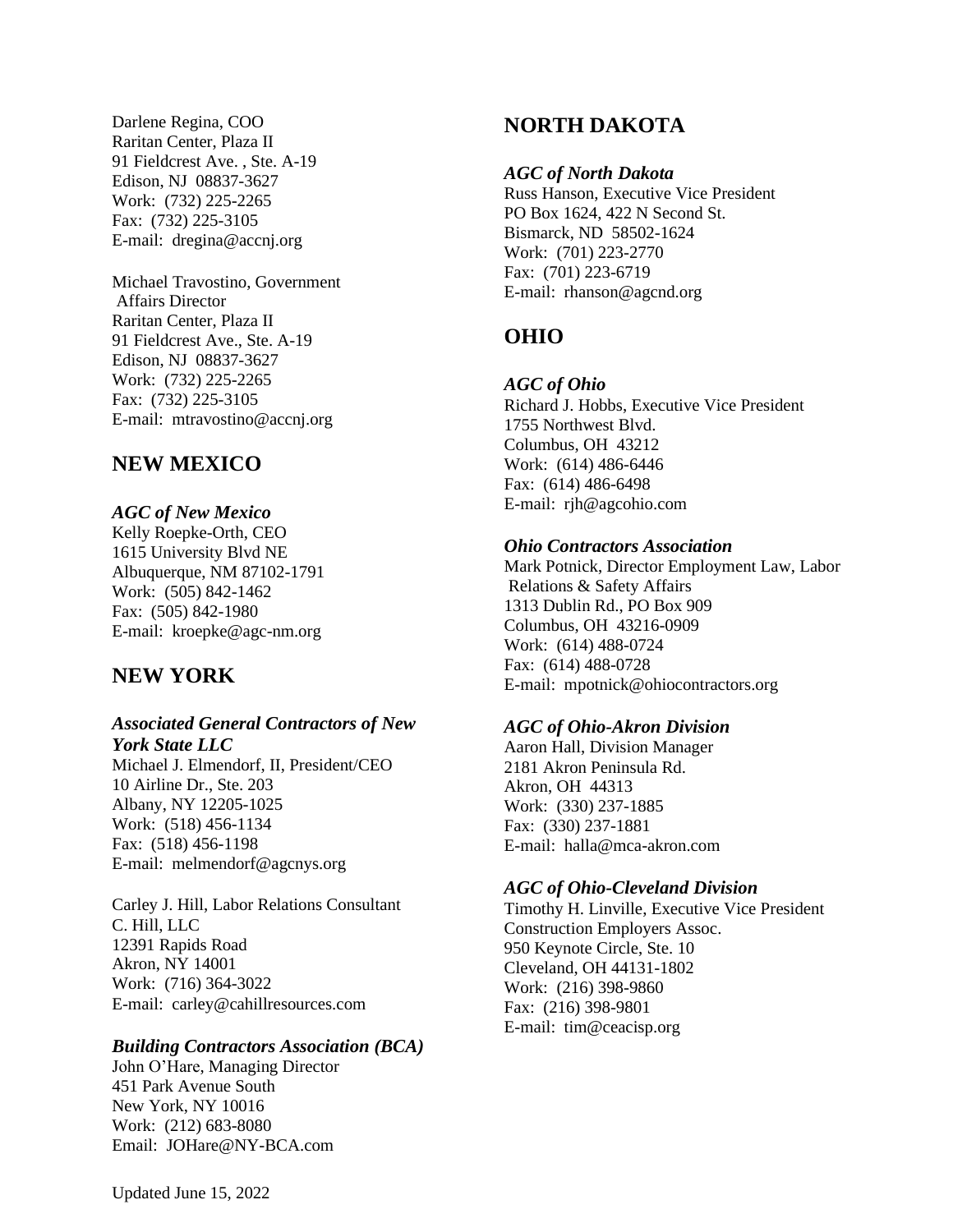### *AGC of Ohio-Northwestern Ohio Division*

Joshua Hughes, Executive Vice President 1845 Collingswood Blvd. Toledo, OH 43604 Work: (419) 241-3601 Fax: (419) 241-8636 E-mail: jhughes@agcnwo.com

### *AGC of Ohio-West Central Division*

Randall Fox, Executive director 7250 Poe Ave., Ste. 130 Dayton, OH 45414 Work: (937) 228-7865 Fax: (937) 228-8280 E-mail: rfox@agcofdayton.com

## **OKLAHOMA**

### *AGC of Oklahoma Building Chapter*

Douglas J. Tapp, Executive Director 605 NW 13th St. #A Oklahoma City, OK 73103-2213 Work: (405) 528-4605 Fax: (405) 528-4609 E-mail: doug.tapp@agcok.com

## **OREGON**

### *Oregon-Columbia Chapter-AGC*

Michael K. Salsgiver, Executive Director 9450 SW Commerce Circle, Ste. 200 Wilsonville, OR 97070-9626 Work: (503) 685-8305 Fax: (503) 682-1696 E-mail: mikes@agc-oregon.org

Bob Timmons, Labor Relations Manager 9450 SW Commerce Cir Ste 200 Wilsonville, OR 97070-8859 Work: (503) 682-3363 Fax: (503) 682-1696 E-mail: bobt@agc-oregon.org

## **PENNSYLVANIA**

### *Master Builders' Association of Western*

*Pennsylvania Inc.* Dave Daquelente, Executive Director 631 Iron City Dr. Pittsburgh, PA 15205 Work: (412) 922-3912 Fax: (412) 922-3729 E-mail: dave@mbawpa.org

#### *Constructors Association of Western*

*Pennsylvania* Richard J. Barcaskey, Executive Director 800 Cranberry Woods Dr., Ste 110 Cranberry Township, PA 16066 Work: (412) 343-8000 Fax: (412) 343-8005 E-mail: richb@cawp.org

### *General Building Contractors Association Inc.*

Ben Connors, President 36 S. 18th St. Philadelphia, PA 19103 Work: (215) 568-7015 Fax: (215) 568-3115 E-mail: bconnors@gbca.com

#### *Contractors Association of Eastern Pennsylvaia*

James R. Davis, General Manager 1500 Walnut St., Ste. 1105 Philadelphia, PA 19102 Work: (215) 546-4555 Fax: (215) 546-2259 E-mail: jdavis@caoepa.com

## **RHODE ISLAND**

### *Rhode Island Chapter AGC*

Kerrie Bennett, Executive Director 188 Valley St Ste 211 Providence, RI 02909 Work: (401) 454-1990 Fax: (401) 454-1993 E-mail: kerrie@riagc.org